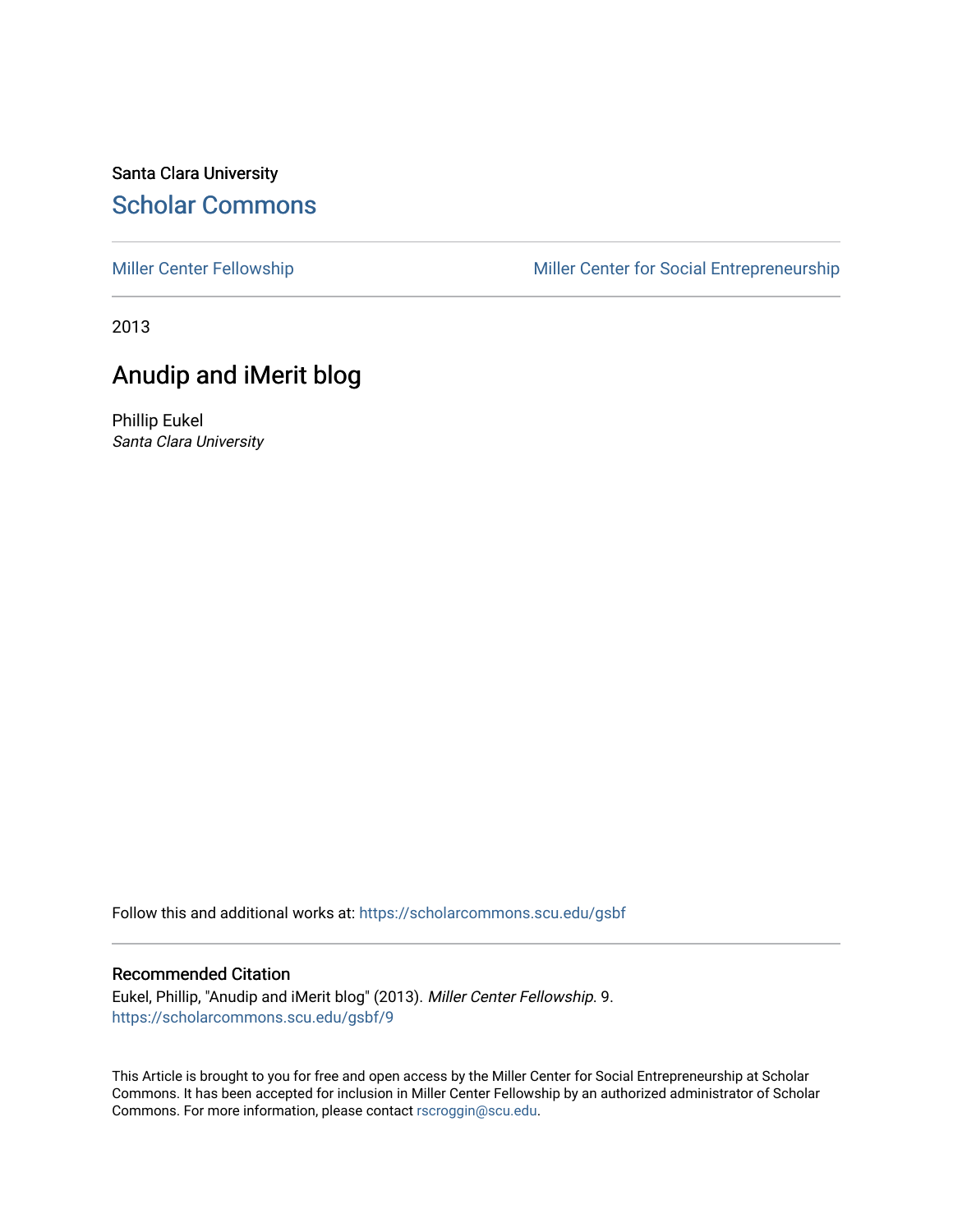#### Anudip and iMerit experiences Phillip Eukel

#### **Civic Duty**

I stand out in India. The most obvious trait is my appearance. I have blue eyes, blonde hair, and white skin, but strangely enough my pants give me away as well. On my first weekend here, I went to the local department store, Pantaloons, and bought two pairs of thin dress pants to wear to work. The khakis I brought from home were thick and durable making them a nice long term investment and the last thing I want to wear in India. As I shopped in Pantaloons, a problem soon became very present. All the pants I could find were "Slim Fit". A large portion of the male population in Kolkata is rail thin, making this<br>particular lean design a desirable choice. I am not a slim fit kind stores for "Husky" sized pants. Today, I no longer have to ask for "Husky", but I am not asking for smalls that is certain. After a long game of charades, due to the ever present language-barrier, the sales assistant understood my request, pulled out a measuring tape and to my chagrin quantified my waist size. I doubt most of the looks on the metro are for my classic cut pants, but it is clear I am not a local.

This difference has its perks and benefits. People are incredibly helpful when I get lost, engage me in friendly discussions, and often try to offer me their seat. Conversely, I get charged far more for routine things, most notably taxis. Mostly, all of the interactions make me hyper aware of what I represent, The United States of America. Almost every interaction on the street beings with the question, "From where are you coming?" Inevitably, this leads to questions comparing India and America. Many of the questions are easily answerable and are gracefully set up to engender friendship. Some dig deeper. As an undergraduate college student, my interests are not always politically or civically oriented, though a certain certainly should be. I can throw in an opinion or two on major issues, but am a toddler without floaties in the deep end of a swimming pool discussing the housing market.

On the train ride back from Darjeeling, an Indian co-worker and good friend, Ankur, began to ask me questions about American foreign policy: "Why did<br>America invade Iraq?" "Why does America have such an aggressive military term?" Man, did I want some floaties. I answered the questions as best I could and got help from a few of my American companions traveling with me. I hope I gave useful and explanatory answers, but my gut tells me that had those questions been on a class final, my answers would not have been satisfactory. I can explain my personal choices on pant designs quite well, now the goal is to be able to explain the choices of my country as fluently.

#### **Guest is God**

My companions in India have pointed out my tendency to use phrases they've never heard and don't understand, such as "the straw that broke the camel's back". I believe India has provided me with another phrase to add to my rotation, "guest is god".

Yesterday, I was lucky to be invited, along with my SCU companions, into the houses of a few of the female workers at iMerit. As we entered the houses, about the size of two dormitory rooms pushed together, we were warmly welcomed and given the seat of honor, the bed. As the houses do not have space for a sitting room, the bed doubles as a sort of sitting room, again not unlike a college dorm room. With each visit, there was a small social struggle. We wanted the residents whom we were imposing upon and interviewing to sit upon the bed, while they persistently gestured us onto the bed. In the end, there ended up being a compromise of sorts. At first, we sat criss-cross applesauce on the bed during introductions and pleasantries, and when interviews started we swapped places.

During our second home visit, Mehuli and Sarala, the trainers who were translating for us, explained the idea of guest is god. If they, as locals, were in the unfortunate situation of needing to ask for a rupee, they would be refused. If we, as guests in India, asked for a rupee, we would be given ten. I never asked, but I believe that the same charity would be provided regardless of my skin color, gender, or nationality, though I am sure being a white American male helps here.

In our second interview, we had a chance to talk with the father of one of iMerit's female workers. During our initial questions, he praised iMerit and claimed it was a good place for his daughter to work. Further probing revealed that though he supported his daughter working at iMerit, where she is a team leader, her family's financial need was the only reason she was allowed to work anywhere. If the family did not need the income she provides, she would not work at iMerit, but stay at home. By the end of the interview, it was clear, despite the language barrier, that my viewpoint on women working differed from his. Yet at the end, my companions and I were offered wonderfully cold 7up in tall glasses. A man acting against his assertions on women due to financial restrictions provided a man encouraging female independence a luxury. Guest is god.

When I was young, I never understood why my mother got in a tizzy when guests were coming over. I had to clean my room, make my bed, sweep the patio, get food from the grocery store, vacuum the sitting room, set the table, put drinks in the refrigerator, take a shower ( that probably should have happened even without guests), put on nice clothes, turn on the light by the door, and wash Peewee, our dog. In hind sight, both Peewee and I smelled, and as Indian hospitality moves me to reflection, I only hope the hospitality my family provided lived up to Indian standards.

#### **The other two rupees**

As I sat in an auto rickshaw barreling down a rural Indian road, stuffed in with five other people, heavy rain pounding the windshield, spray from the wheels wetting my pants, and the blue tarps, serving as rain covers, flapping noisily, my co-worker Souraj leaned over and laughingly declared that this would be a trip I would not forget. Twenty minutes later we arrived at our destination. We hurried through the rain up the stairs to a dry room where we were greeted by roughly twenty five Indian women dressed in beautiful Saris smiling and welcoming our contingent.

I had arrived in one of Anudip's DREAM (Developing Rural Entrepreneurs Through Adoption and Mentoring) centers for women in Harindanga. One of my partners, Lauren, and I had come to this center along with a few co-workers in order to interview the women about the center, what it does and why. This particular center focused on teaching tailoring. The women were learning how to make traditional Indian clothes in order to open shops in their respective local villages. The group assembled before us had just started, and were still learning to make very basic articles of clothing, petticoats and simple drawstring pants. We sat down with the women and began our interview. In an attempt to draw out the best answers we made the interview "popcorn style". We asked the questions to the entire group and anyone who wanted to answer need only raise their hand or reach for the microphone. As we inquired about their lives, the women passed the microphone around and told us about their lives and family. Some were local, but many came from long distances to receive training at the center. Many were shy, but all were clearly passionate about learning a new skill.

In my experience with interviews during my fellowship, the 'why' question always elicits the most interesting answer. The question seems to be open ended enough to garner interesting answers I wouldn't have otherwise discovered, yet focused enough to keep the answers relevant. It was no different today. When we asked why the women wanted to learn tailoring, one woman gingerly reached for the microphone and explained her motivations in very simple logic. If the family needs five rupees, but the husband only brings home three rupees, where will the other two come from? The other women echoed her sentiment in subsequent responses. Learning tailoring through Anudip's DREAM program gave them an opportunity to earn the other two rupees. Driving away from the center, we somehow managed to fit a personal record of eight people in an auto rickshaw. It was, as Souraj said, an experience I would never forget. The ride, however, was nothing compared to the blunt wisdom given to me by a prudent and empowered Bengali woman.

#### **Hello, Goodbye**

Today is our last day in the office here in Kolkata. I'm not really sure how we managed to keep it together to get to this moment or truly realized until the end approached how blessed we were with co-workers who became good friends and that India, at least for a bit, became home.

I can only speak for my experiences, but I believe India defies any expectations produced by a western mindset, and is more brilliant for it. Many people told me our initial days would be a struggle due to language barriers, logistics, and cultural differences, and they were. Yet when I finally surfaced and absorbed my surroundings I got handed a gift more than worth the struggle of the initial clash. India is gloriously green, bamboozlingly buzy, unwaveringly hospitable and kind, implausibly hot, and now a place I'm quite sad to leave. It is a wonder to behold, and treasure to experience.

The sub-continent contains nearly every climate and ecosystem, and amazes in its raw beauty and vastness. The people, however, like everywhere else are